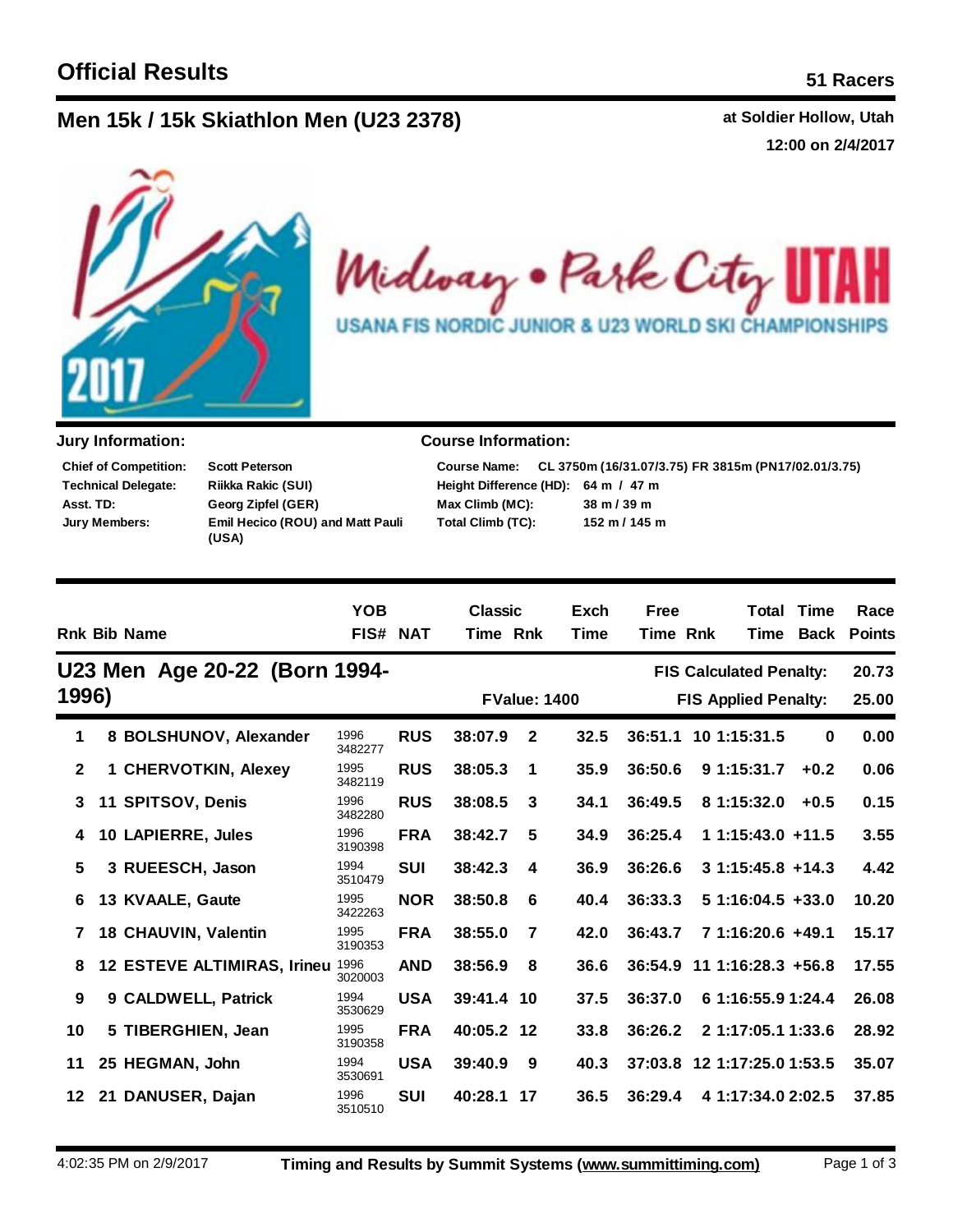|    |                                   | <b>YOB</b>      |            | <b>Classic</b> |     | Exch        | Free            |                                    | <b>Total Time</b> | Race          |
|----|-----------------------------------|-----------------|------------|----------------|-----|-------------|-----------------|------------------------------------|-------------------|---------------|
|    | <b>Rnk Bib Name</b>               | FIS# NAT        |            | Time Rnk       |     | <b>Time</b> | <b>Time Rnk</b> |                                    | Time Back         | <b>Points</b> |
| 13 | 6 EKSTROEM, Axel                  | 1995<br>3501259 | <b>SWE</b> | 39:54.5 11     |     | 40.2        |                 | 37:11.3 15 1:17:46.0 2:14.5        |                   | 41.55         |
| 14 | 29 KNOP, Petr                     | 1994<br>3150509 | <b>CZE</b> | 40:06.8 13     |     | 38.6        |                 | 37:08.0 13 1:17:53.4 2:21.9        |                   | 43.84         |
| 15 | 17 MARTIN, Adam                   | 1994<br>3530711 | <b>USA</b> | 40:07.2 14     |     | 39.4        |                 | 37:08.2 14 1:17:54.8 2:23.3        |                   | 44.27         |
| 16 | 22 AURLAND, Joachim               | 1996<br>3422841 | <b>NOR</b> | 40:59.9 21     |     | 40.4        |                 | 37:34.8 17 1:19:15.1 3:43.6        |                   | 69.08         |
| 17 | 30 LECHNER, Fabio                 | 1994<br>3510487 | <b>SUI</b> | 40:30.3 18     |     | 37.7        |                 | 38:07.7 20 1:19:15.6 3:44.1        |                   | 69.24         |
| 18 | 16 SANDSTROEM, Bjoern             | 1995<br>3501297 | <b>SWE</b> | 41:01.3 24     |     | 40.3        |                 | 37:53.9 18 1:19:35.5 4:04.0        |                   | 75.38         |
| 19 | 37 KORGE, Kaarel Kasper           | 1996<br>3390188 | <b>EST</b> | 40:14.4 16     |     | 43.0        |                 | 38:39.6 22 1:19:37.0 4:05.5        |                   | 75.85         |
| 20 | <b>38 VUORELA, Markus</b>         | 1996<br>3181007 | <b>FIN</b> | 41:00.4 22     |     | 41.9        |                 | 37:55.0 19 1:19:37.3 4:05.8        |                   | 75.94         |
| 21 | 15 KLEE, Beda                     | 1996<br>3510534 | <b>SUI</b> | 40:07.6 15     |     | 36.3        |                 | 39:23.0 27 1:20:06.9 4:35.4        |                   | 85.08         |
| 22 | 39 IKONEN, Joel                   | 1994<br>3181001 | <b>FIN</b> | 42:06.4 28     |     | 43.1        |                 | 37:21.1 16 1:20:10.6 4:39.1        |                   | 86.23         |
| 23 | 32 VEERPALU, Andreas              | 1994<br>3390164 | <b>EST</b> | 40:57.5 19     |     | 42.0        |                 | 38:49.2 23 1:20:28.6 4:57.1        |                   | 91.79         |
| 24 | 2 THORN, Viktor                   | 1996<br>3501346 | <b>SWE</b> | 41:00.9 23     |     | 41.7        |                 | 39:12.2 25 1:20:54.7 5:23.2        |                   | 99.85         |
| 25 | 31 HOLTH, Chrisander Skjoenb 1994 | 3422106         | <b>NOR</b> | 41:55.4 27     |     | 40.1        |                 | 38:37.3 21 1:21:12.6 5:41.1 105.38 |                   |               |
| 26 | 19 PALMER-CHARRETTE, Eva 1994     | 3100283         | <b>CAN</b> | 40:57.9 20     |     | 42.8        |                 | 39:35.5 29 1:21:16.1 5:44.6 106.46 |                   |               |
| 27 | 24 PEROTTI, Manuel                | 1994<br>3290418 | <b>ITA</b> | 41:40.3 25     |     | 43.6        |                 | 39:26.6 28 1:21:50.5 6:19.0 117.09 |                   |               |
| 28 | 7 PELLEGRIN, Sebastiano           | 1994<br>3290432 | <b>ITA</b> | 42:53.3 31     |     | 41.9        |                 | 39:04.6 24 1:22:39.8 7:08.3 132.32 |                   |               |
| 29 | 28 VENTURA, Paolo                 | 1996<br>3290504 | <b>ITA</b> | 41:40.9 26     |     | 40.1        |                 | 40:27.3 33 1:22:48.2 7:16.7 134.92 |                   |               |
| 30 | 46 VOEGELI, Martin                | 1995<br>3350006 | LIE        | 42:50.0 30     |     | 41.9        |                 | 39:17.2 26 1:22:49.0 7:17.5 135.16 |                   |               |
| 31 | 36 CIOANCA, Alin Florin           | 1995<br>3460030 | <b>ROU</b> | 43:11.3 32     |     | 40.4        |                 | 40:16.1 31 1:24:07.7 8:36.2 159.48 |                   |               |
| 32 | 34 BESTAK, Jonas                  | 1995<br>3150559 | <b>CZE</b> | 43:55.9        | -36 | 41.8        |                 | 39:56.0 30 1:24:33.7 9:02.2 167.51 |                   |               |
| 33 | 33 DUMAS, Alexis                  | 1995<br>3100321 | <b>CAN</b> | 42:15.7 29     |     | 40.1        |                 | 41:38.4 36 1:24:34.2 9:02.7 167.67 |                   |               |
| 34 | 40 BURY, Kamil                    | 1995<br>3430233 | <b>POL</b> | 43:40.9 35     |     | 48.3        |                 | 40:19.3 32 1:24:48.4 9:16.9 172.05 |                   |               |
| 35 | 49 CHANLOUNG, Mark                | 1995<br>3900005 | <b>THA</b> | 43:12.1 33     |     | 42.5        |                 | 40:54.2 34 1:24:48.8 9:17.3 172.18 |                   |               |
| 36 | 26 SIMENC, Miha                   | 1995<br>3560101 | <b>SLO</b> | 44:05.0 37     |     | 45.0        |                 | 41:31.4 35 1:26:21.4 0:49.9 200.79 |                   |               |
| 37 | 42 LAMOUREUX, Julien              | 1994<br>3100301 | <b>CAN</b> | 43:25.4 34     |     | 44.5        |                 | <b>LAP</b>                         |                   |               |
| 38 | 50 DOLAR, Miha                    | 1995<br>3560109 | <b>SLO</b> | 44:47.8 40     |     | 40.5        |                 | <b>LAP</b>                         |                   |               |
| 39 | <b>14 RUUS, Marcus</b>            | 1994<br>3501176 | <b>SWE</b> | 44:21.0 39     |     | 45.5        |                 | <b>LAP</b>                         |                   |               |
| 40 | 47 BIEDERMANN, Michael            | 1996<br>3350008 | LIE        | 44:49.8 41     |     | 40.6        |                 | <b>LAP</b>                         |                   |               |
| 41 | 45 SEGEC, Andrej                  | 1994<br>3700073 | <b>SVK</b> | 44:12.8 38     |     | 46.9        |                 | <b>LAP</b>                         |                   |               |
| 42 | 41 SELLER, Ludek                  | 1995<br>3150549 | <b>CZE</b> | 45:10.8 42     |     | 41.0        |                 | <b>LAP</b>                         |                   |               |